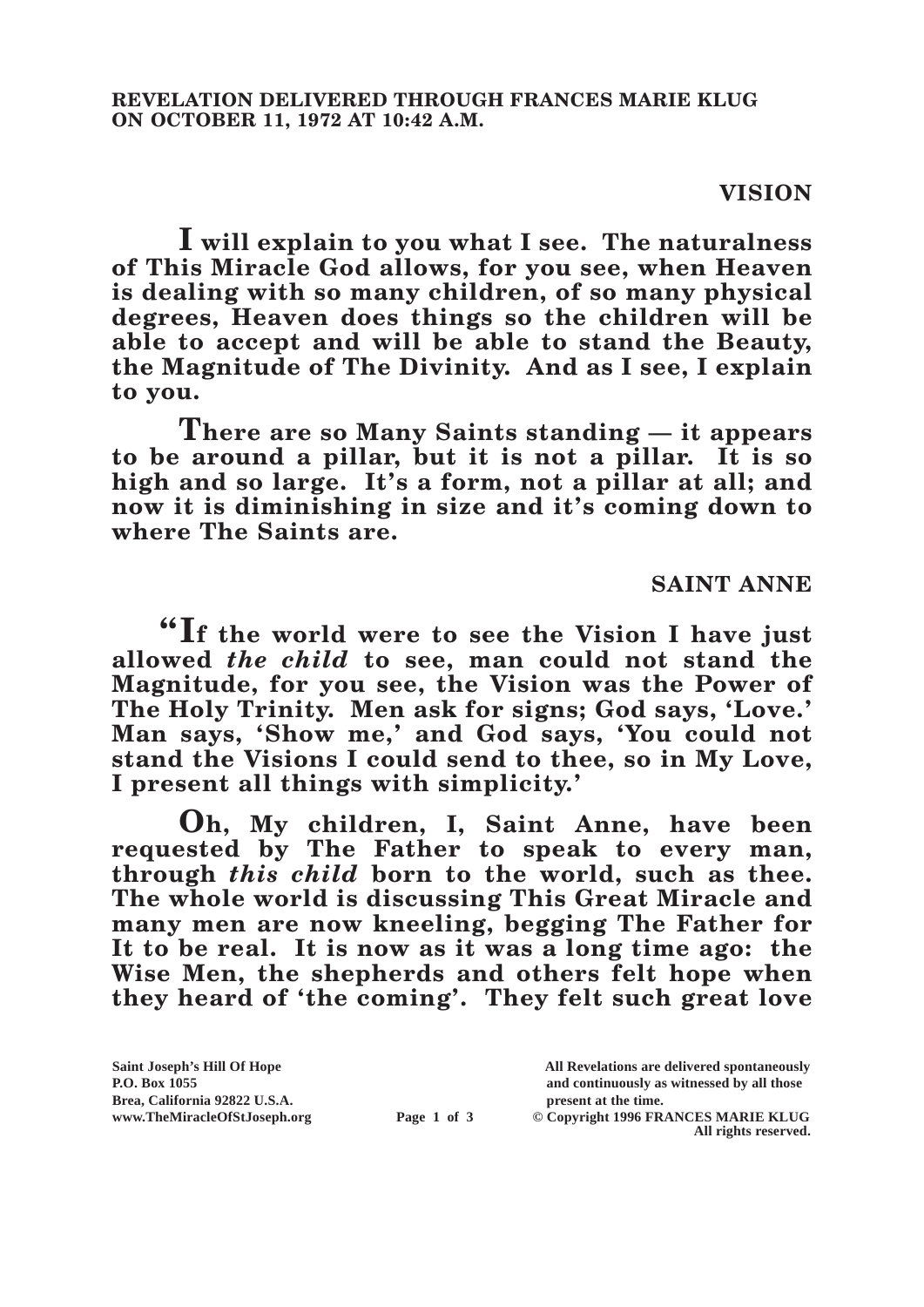**that they had to go and respond. So it will be with This Miracle, all around. The children in those days are not different than the children in your day. They had to eat, they had to sleep, they had to work, they had to pray, they had to hope, they had to serve. The simplicity of life in the physical way has not changed, nor has The Father in any way.**

**I speak simply through** *this child* **and I hand you, direct, a Teaching in a general way. Before This Great Miracle in the world, man did not refer to Me as I desired it to be, for the Affection and the Love that I feel when a child seeks Me out, calling Me,** *'Oh Heavenly Grandmother, help me,'* **are Words I introduced to the world. These Words are simple, and yet, in Them is a strength to the child; with Them, the Wisdom of Faith; through Them, My Heart is reached and I cannot help but respond to them.**

**The Vision depicted the Humility of The Holy Trinity, for** *the child* **saw a great size, circle, of something she could not mention. And suddenly The Father's Love brought down to size, a Vision understandable to the eyes; and this, My children, is how** *The Miracle Of The Beloved Saint Joseph* **is for the whole world.**

**Countless Saints have spoken through** *this child***, always in a manner, in a way that everyone could understand: simple, and yet profound; loving, and yet giving; teaching humility, and asking all children to strip themselves of pride, for pride is a weakness beyond your knowledge; it feeds only the physical side.**

Brea, California 92822 U.S.A.<br>
www.TheMiracleOfStJoseph.org<br> **Page 2 of 3** © Copyright 1996 FR.

**Saint Joseph's Hill Of Hope All Revelations are delivered spontaneously P.O. Box 1055 and continuously as witnessed by all those** 

**Page 2 of 3** © Copyright 1996 FRANCES MARIE KLUG **All rights reserved.**